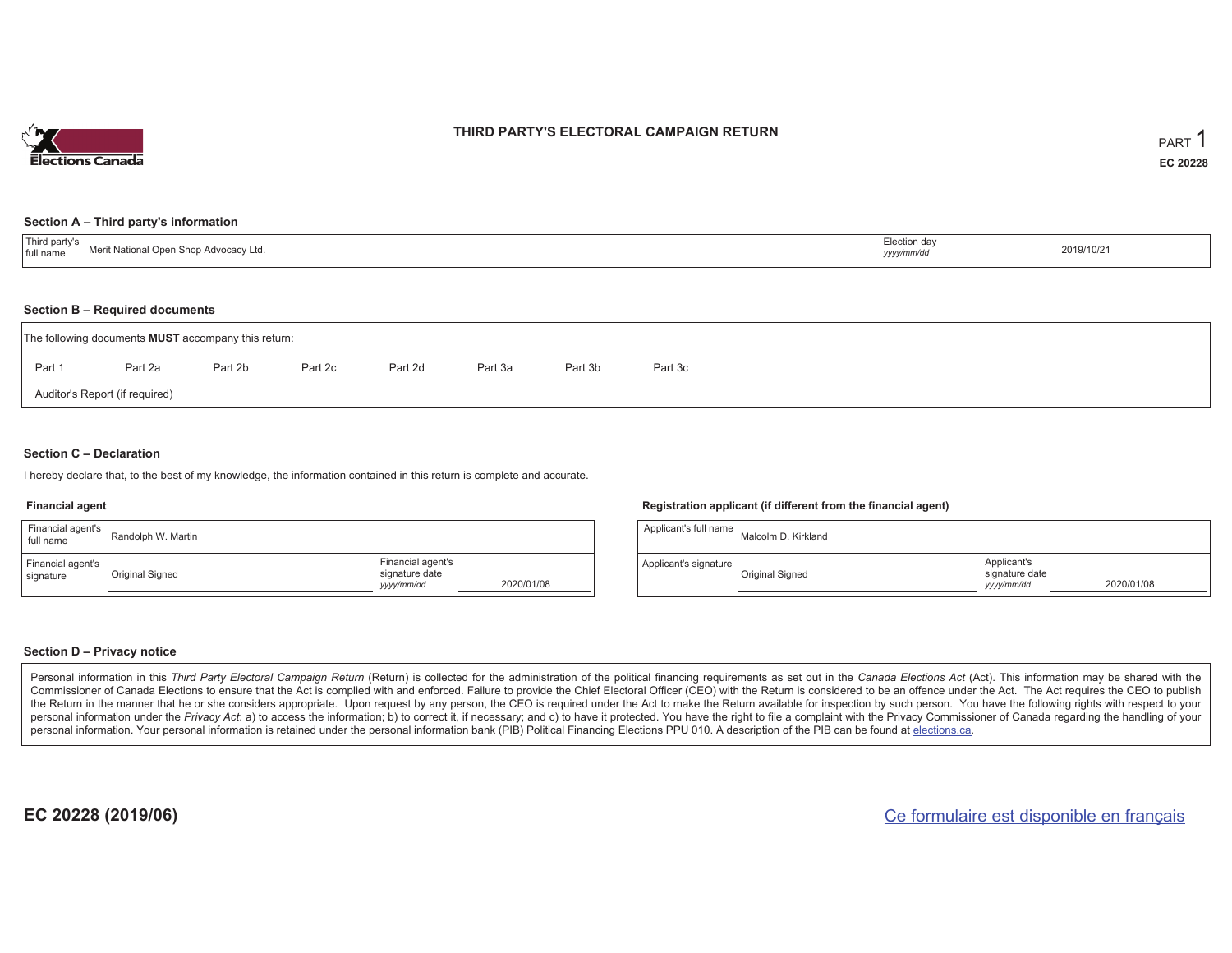

## **THIRD PARTY'S ELECTORAL CAMPAIGN RETURN HIRD PARTY'S ELECTORAL CAMPAIGN RETURN<br>Statement of monetary contributions received PART 2a**

| No.          | Full name                       | <b>Street</b><br>no. | <b>Street</b> | Apt. | City     | Prov./<br>Terr. | Postal<br>code | Date<br>received<br>yyyy/mm/dd                                                      | Individual | Business /<br>Commercial<br>organization | Government | <b>Trade union</b> | Corporation<br>without share<br>capital | Unincorporated<br>organization or<br>association |
|--------------|---------------------------------|----------------------|---------------|------|----------|-----------------|----------------|-------------------------------------------------------------------------------------|------------|------------------------------------------|------------|--------------------|-----------------------------------------|--------------------------------------------------|
|              |                                 |                      |               |      |          |                 |                |                                                                                     | \$         | \$                                       | \$         | \$                 | \$                                      | \$                                               |
| $\mathbf{1}$ | Merit Contractors Association   |                      |               |      | Edmonton | AB              | <b>T5L4H5</b>  | 2019/09/30                                                                          |            |                                          |            |                    |                                         | 42,959.94                                        |
|              | 2 Merit Contractors Association |                      |               |      | Edmonton | AB              | <b>T5L4H5</b>  | 2019/10/18                                                                          |            |                                          |            |                    |                                         | 52.50                                            |
|              |                                 |                      |               |      |          |                 |                |                                                                                     |            |                                          |            |                    |                                         |                                                  |
|              |                                 |                      |               |      |          |                 |                |                                                                                     |            |                                          |            |                    |                                         |                                                  |
|              |                                 |                      |               |      |          |                 |                |                                                                                     |            |                                          |            |                    |                                         |                                                  |
|              |                                 |                      |               |      |          |                 |                |                                                                                     |            |                                          |            |                    |                                         |                                                  |
|              |                                 |                      |               |      |          |                 |                |                                                                                     |            |                                          |            |                    |                                         |                                                  |
|              |                                 |                      |               |      |          |                 |                |                                                                                     |            |                                          |            |                    |                                         |                                                  |
|              |                                 |                      |               |      |          |                 |                |                                                                                     |            |                                          |            |                    |                                         |                                                  |
|              |                                 |                      |               |      |          |                 |                |                                                                                     |            |                                          |            |                    |                                         |                                                  |
|              |                                 |                      |               |      |          |                 |                |                                                                                     |            |                                          |            |                    |                                         |                                                  |
|              |                                 |                      |               |      |          |                 |                |                                                                                     |            |                                          |            |                    |                                         |                                                  |
|              |                                 |                      |               |      |          |                 |                |                                                                                     |            |                                          |            |                    |                                         |                                                  |
|              |                                 |                      |               |      |          |                 |                |                                                                                     |            |                                          |            |                    |                                         |                                                  |
|              |                                 |                      |               |      |          |                 |                | Totals carried forward from previous page \$                                        |            |                                          |            |                    |                                         |                                                  |
|              |                                 |                      |               |      |          |                 |                | Total amount of monetary contributions by contributors who gave over \$200 (A)      |            |                                          |            |                    |                                         | 43,012.44                                        |
|              |                                 |                      |               |      |          |                 |                | Number of contributors who gave over \$200                                          |            |                                          |            |                    |                                         | $\mathbf{1}$                                     |
|              |                                 |                      |               |      |          |                 |                | Total amount of monetary contributions by contributors who gave \$200 or less $(B)$ |            |                                          |            |                    |                                         |                                                  |
|              |                                 |                      |               |      |          |                 |                | Number of contributors who gave \$200 or less                                       |            |                                          |            |                    |                                         |                                                  |
|              |                                 |                      |               |      |          |                 |                | Total amount of all monetary contributions (A+B)                                    |            |                                          |            |                    |                                         | 43,012.44                                        |
|              |                                 |                      |               |      |          |                 |                | Number of contributors who gave monetary contributions                              |            |                                          |            |                    |                                         | $\overline{1}$                                   |

| Third<br>  party | . National Open Shop Advocacy Ltd.<br>viel II | n da<br>$\cdots$<br>, yyyy/mm/dd | 2019/10/2 | Page |  |  |  |
|------------------|-----------------------------------------------|----------------------------------|-----------|------|--|--|--|
|------------------|-----------------------------------------------|----------------------------------|-----------|------|--|--|--|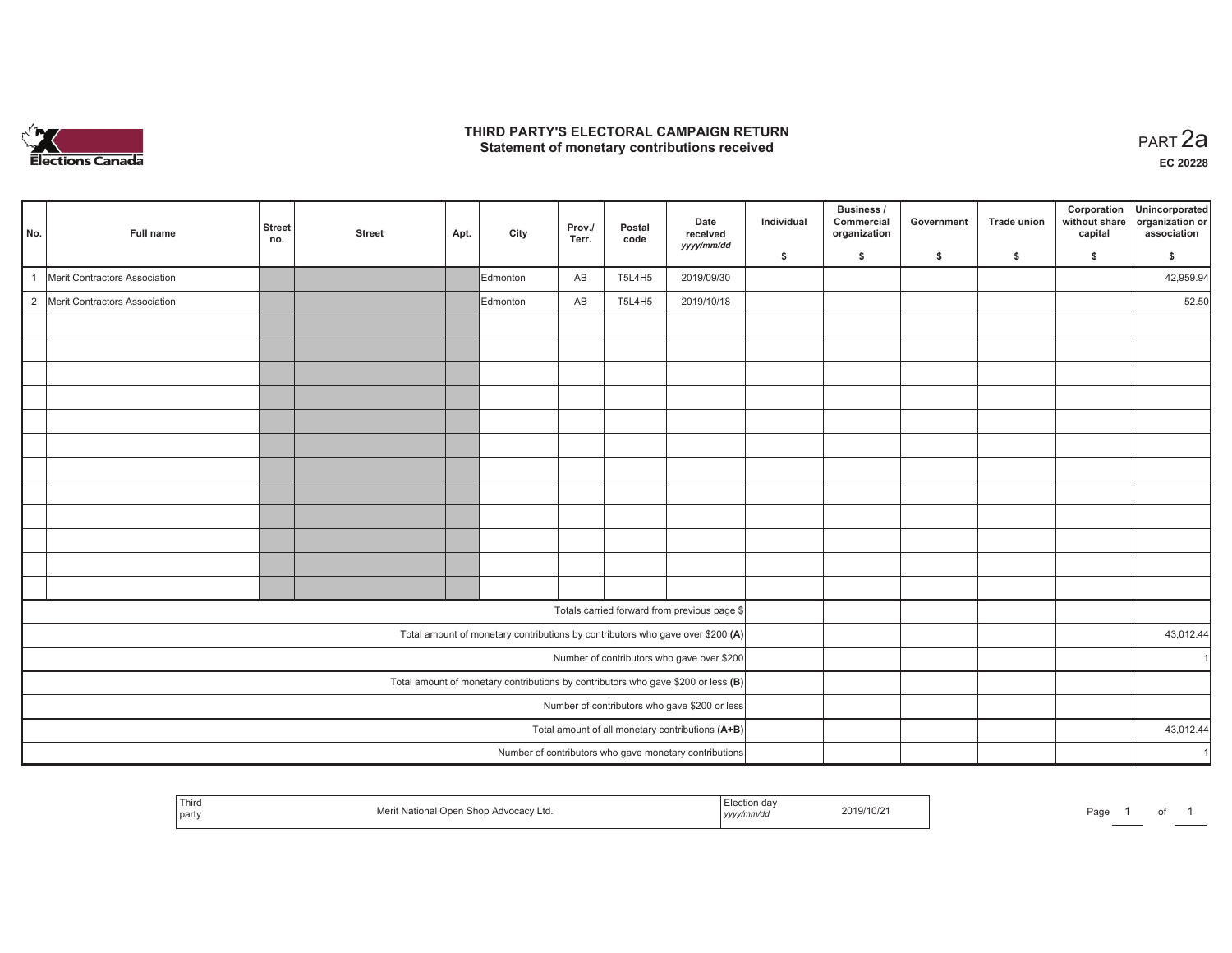

## **THIRD PARTY'S ELECTORAL CAMPAIGN RETURN**  THIRD PARTY'S ELECTORAL CAMPAIGN RETURN<br>Statement of non-monetary contributions received

of 1

| No. | Full name | <b>Street</b><br>no.                                                                  | <b>Street</b>                                 | Apt. | City | Prov./<br>Terr. | Postal<br>code | Date<br>received<br>yyyy/mm/dd                                                     | Individual | <b>Business /</b><br>Commercial<br>organization | Government | Trade union | Corporation<br>capital | Unincorporated<br>without share organization or<br>association |
|-----|-----------|---------------------------------------------------------------------------------------|-----------------------------------------------|------|------|-----------------|----------------|------------------------------------------------------------------------------------|------------|-------------------------------------------------|------------|-------------|------------------------|----------------------------------------------------------------|
|     |           |                                                                                       |                                               |      |      |                 |                |                                                                                    | \$         | \$                                              | \$         | \$          | \$                     | \$                                                             |
|     |           |                                                                                       |                                               |      |      |                 |                |                                                                                    |            |                                                 |            |             |                        |                                                                |
|     |           |                                                                                       |                                               |      |      |                 |                |                                                                                    |            |                                                 |            |             |                        |                                                                |
|     |           |                                                                                       |                                               |      |      |                 |                |                                                                                    |            |                                                 |            |             |                        |                                                                |
|     |           |                                                                                       |                                               |      |      |                 |                |                                                                                    |            |                                                 |            |             |                        |                                                                |
|     |           |                                                                                       |                                               |      |      |                 |                |                                                                                    |            |                                                 |            |             |                        |                                                                |
|     |           |                                                                                       |                                               |      |      |                 |                |                                                                                    |            |                                                 |            |             |                        |                                                                |
|     |           |                                                                                       |                                               |      |      |                 |                |                                                                                    |            |                                                 |            |             |                        |                                                                |
|     |           |                                                                                       |                                               |      |      |                 |                |                                                                                    |            |                                                 |            |             |                        |                                                                |
|     |           |                                                                                       |                                               |      |      |                 |                |                                                                                    |            |                                                 |            |             |                        |                                                                |
|     |           |                                                                                       |                                               |      |      |                 |                |                                                                                    |            |                                                 |            |             |                        |                                                                |
|     |           |                                                                                       |                                               |      |      |                 |                |                                                                                    |            |                                                 |            |             |                        |                                                                |
|     |           |                                                                                       |                                               |      |      |                 |                |                                                                                    |            |                                                 |            |             |                        |                                                                |
|     |           |                                                                                       |                                               |      |      |                 |                |                                                                                    |            |                                                 |            |             |                        |                                                                |
|     |           |                                                                                       |                                               |      |      |                 |                |                                                                                    |            |                                                 |            |             |                        |                                                                |
|     |           |                                                                                       |                                               |      |      |                 |                | Totals carried forward from previous page \$                                       |            |                                                 |            |             |                        |                                                                |
|     |           |                                                                                       |                                               |      |      |                 |                |                                                                                    |            |                                                 |            |             |                        |                                                                |
|     |           |                                                                                       |                                               |      |      |                 |                | Total amount of non-monetary contributions by contributors who gave over \$200 (A) |            |                                                 |            |             |                        |                                                                |
|     |           |                                                                                       |                                               |      |      |                 |                | Number of contributors who gave over \$200                                         |            |                                                 |            |             |                        |                                                                |
|     |           | Total amount of non-monetary contributions by contributors who gave \$200 or less (B) |                                               |      |      |                 |                |                                                                                    |            |                                                 |            |             |                        |                                                                |
|     |           |                                                                                       | Number of contributors who gave \$200 or less |      |      |                 |                |                                                                                    |            |                                                 |            |             |                        |                                                                |
|     |           |                                                                                       |                                               |      |      |                 |                | Total amount of all non-monetary contributions (A+B)                               |            |                                                 |            |             |                        |                                                                |
|     |           |                                                                                       |                                               |      |      |                 |                | Number of contributors who gave non-monetary contributions                         |            |                                                 |            |             |                        |                                                                |

| Third<br>  party | า Shop Advocacv Ltd.<br>l Onen | Election dav<br>י <i>אטווווויט.</i><br>,,,,, | 2019/10/21 | Page<br>____ |
|------------------|--------------------------------|----------------------------------------------|------------|--------------|
|------------------|--------------------------------|----------------------------------------------|------------|--------------|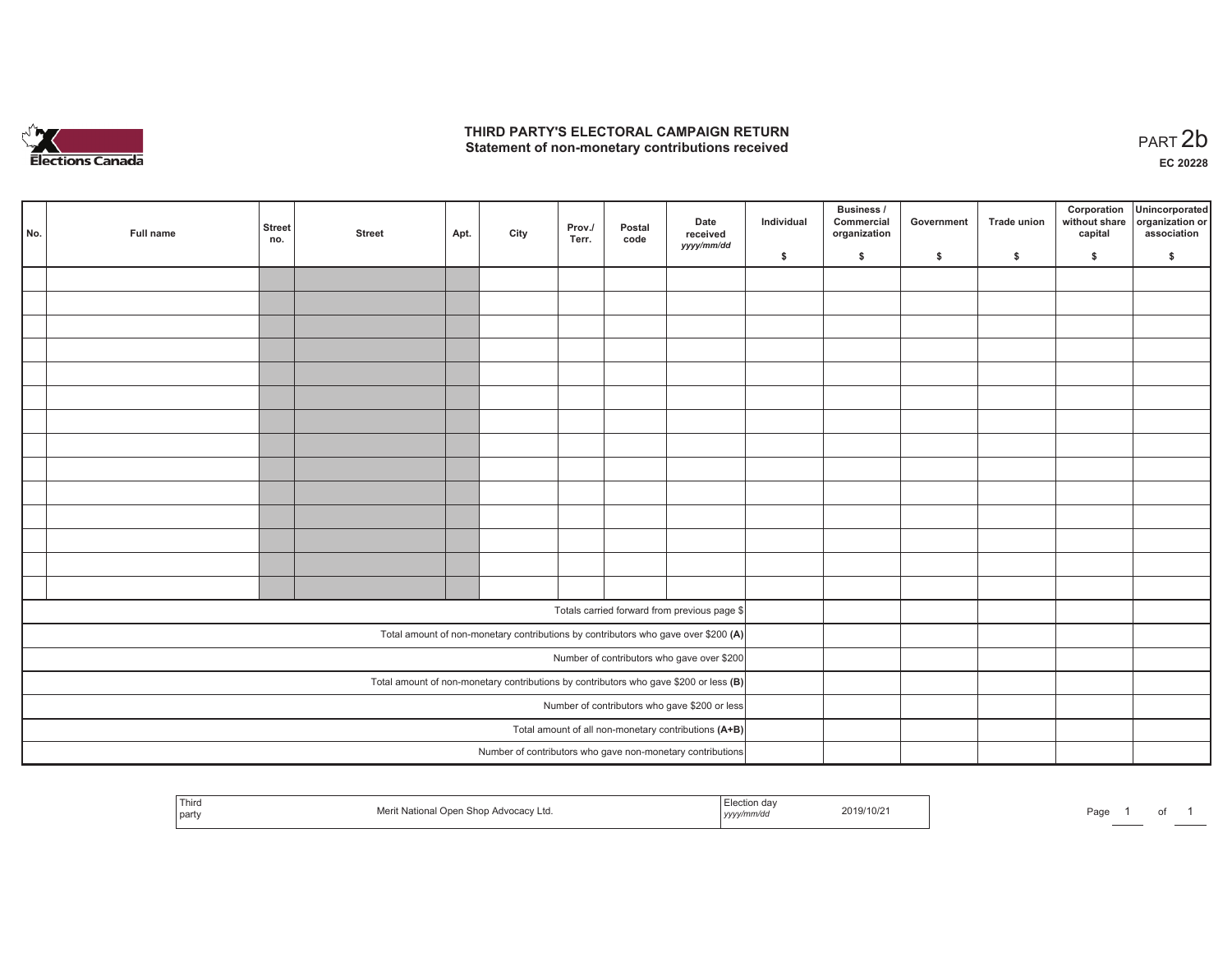

## **THIRD PARTY'S ELECTORAL CAMPAIGN RETURN STATE:** PARTY'S ELECTORAL CAMPAIGN RETURN<br>
Statement of operating loans received

**EC 20228**

| No. | Full name | <b>Street</b>                   | <b>Street</b> | Apt. | City | Prov./ | Postal | Date<br>received                                                  | Individual | <b>Business /</b><br>Commercial<br>organization | Government | <b>Trade union</b> | Corporation<br>capital | Unincorporated<br>without share organization or<br>association |
|-----|-----------|---------------------------------|---------------|------|------|--------|--------|-------------------------------------------------------------------|------------|-------------------------------------------------|------------|--------------------|------------------------|----------------------------------------------------------------|
|     |           | no.                             |               |      |      | Terr.  | code   | yyyy/mm/dd                                                        | \$         | \$                                              | \$         | \$                 | \$                     | \$                                                             |
|     |           |                                 |               |      |      |        |        |                                                                   |            |                                                 |            |                    |                        |                                                                |
|     |           |                                 |               |      |      |        |        |                                                                   |            |                                                 |            |                    |                        |                                                                |
|     |           |                                 |               |      |      |        |        |                                                                   |            |                                                 |            |                    |                        |                                                                |
|     |           |                                 |               |      |      |        |        |                                                                   |            |                                                 |            |                    |                        |                                                                |
|     |           |                                 |               |      |      |        |        |                                                                   |            |                                                 |            |                    |                        |                                                                |
|     |           |                                 |               |      |      |        |        |                                                                   |            |                                                 |            |                    |                        |                                                                |
|     |           |                                 |               |      |      |        |        |                                                                   |            |                                                 |            |                    |                        |                                                                |
|     |           |                                 |               |      |      |        |        |                                                                   |            |                                                 |            |                    |                        |                                                                |
|     |           |                                 |               |      |      |        |        |                                                                   |            |                                                 |            |                    |                        |                                                                |
|     |           |                                 |               |      |      |        |        |                                                                   |            |                                                 |            |                    |                        |                                                                |
|     |           |                                 |               |      |      |        |        |                                                                   |            |                                                 |            |                    |                        |                                                                |
|     |           |                                 |               |      |      |        |        |                                                                   |            |                                                 |            |                    |                        |                                                                |
|     |           |                                 |               |      |      |        |        |                                                                   |            |                                                 |            |                    |                        |                                                                |
|     |           |                                 |               |      |      |        |        |                                                                   |            |                                                 |            |                    |                        |                                                                |
|     |           |                                 |               |      |      |        |        | Totals carried forward from previous page \$                      |            |                                                 |            |                    |                        |                                                                |
|     |           |                                 |               |      |      |        |        | Total amount of loans by lenders who provided over \$200 (A)      |            |                                                 |            |                    |                        |                                                                |
|     |           |                                 |               |      |      |        |        | Number of lenders who provided over \$200                         |            |                                                 |            |                    |                        |                                                                |
|     |           |                                 |               |      |      |        |        | Total amount of loans by lenders who provided \$200 or less $(B)$ |            |                                                 |            |                    |                        |                                                                |
|     |           |                                 |               |      |      |        |        | Number of lenders who provided \$200 or less                      |            |                                                 |            |                    |                        |                                                                |
|     |           | Total amount of all loans (A+B) |               |      |      |        |        |                                                                   |            |                                                 |            |                    |                        |                                                                |
|     |           |                                 |               |      |      |        |        | Number of all lenders who provided loans                          |            |                                                 |            |                    |                        |                                                                |

| Third<br>Merit<br>ר National Open. ב<br>party | <i>∈</i> lection da <sup>,</sup><br>Advocacy Ltd.<br>en Shon Ai<br>yyyy/mm/dd | 2019/10/2 | Page |  |  |  |
|-----------------------------------------------|-------------------------------------------------------------------------------|-----------|------|--|--|--|
|-----------------------------------------------|-------------------------------------------------------------------------------|-----------|------|--|--|--|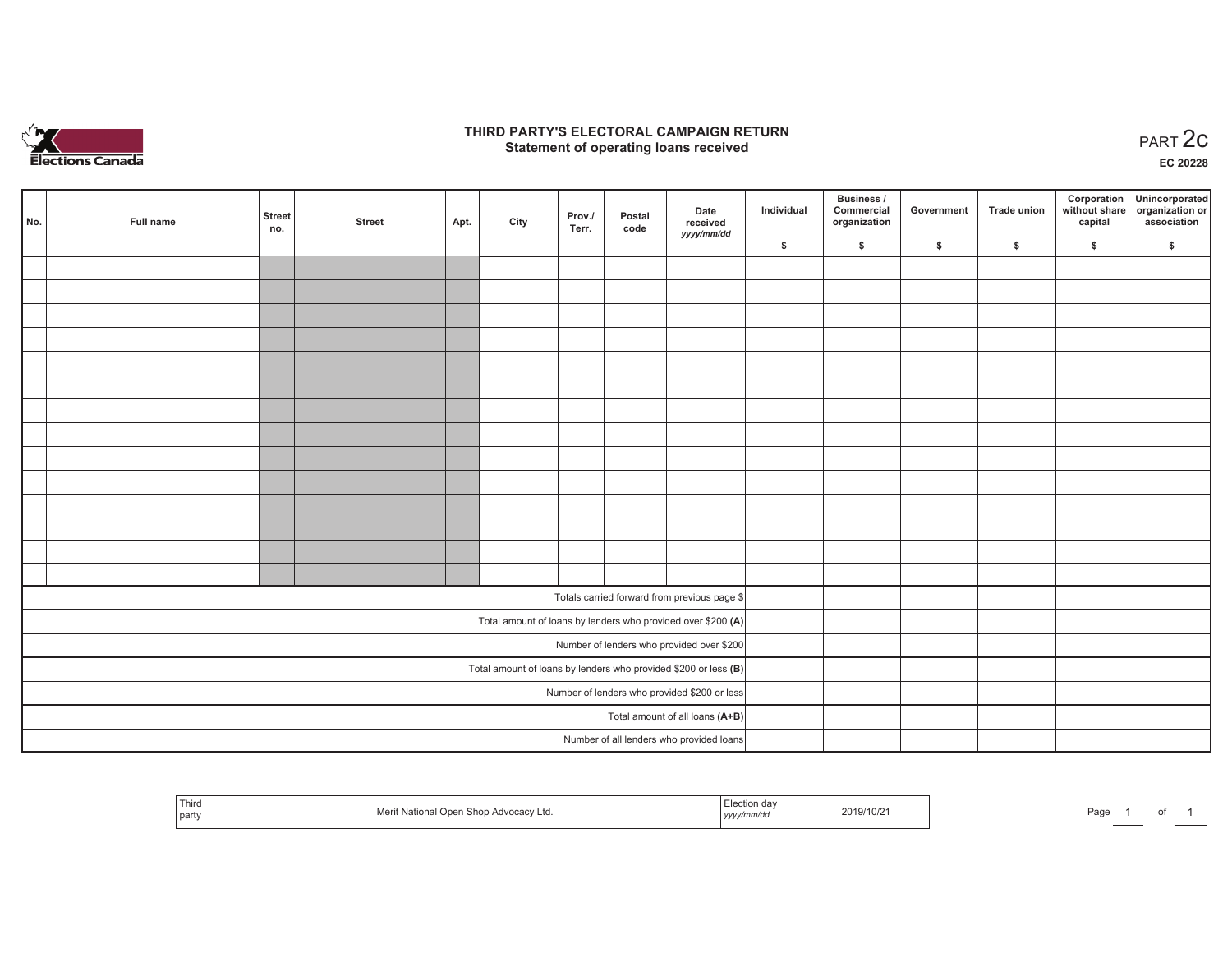

# **THIRD PARTY'S ELECTORAL CAMPAIGN RETURN S** ELECTORAL CAMPAIGN RETURN<br>Summary of inflows PART 2d

| No.   | Type of contributor / lender                    | <b>Monetary</b><br>contributions<br>(Part 2a) | Non-monetary<br>contributions<br>(Part 2b) | Loans<br>(Part 2c) | <b>Total</b> | Number of<br>contributors and<br>lenders |
|-------|-------------------------------------------------|-----------------------------------------------|--------------------------------------------|--------------------|--------------|------------------------------------------|
|       |                                                 | \$                                            | \$                                         | \$                 | \$           |                                          |
| 1.    | Individuals                                     |                                               |                                            |                    |              |                                          |
|       | 2. Businesses / Commercial organizations        |                                               |                                            |                    |              |                                          |
| 3.    | Governments                                     |                                               |                                            |                    |              |                                          |
| 4.    | Trade unions                                    |                                               |                                            |                    |              |                                          |
| 5.    | Corporations without share capital              |                                               |                                            |                    |              |                                          |
|       | 6. Unincorporated organizations or associations | 43,012.44                                     |                                            |                    | 43,012.44    |                                          |
|       | 7.   Total (items 1 to 6)                       | 43,012.44                                     |                                            |                    | 43,012.44    |                                          |
| Total |                                                 |                                               |                                            |                    |              |                                          |
|       | 8. Amount of third party's resources used       |                                               |                                            |                    |              |                                          |
|       | 9. Grand total (items $7$ and $8$ )             |                                               |                                            |                    |              |                                          |

| Third<br>party | Merit National Open Shop Advocacy Ltd. | $\overline{\phantom{0}}$<br>. Election day<br>yyyy/mm/dd | 2019/10/21 |
|----------------|----------------------------------------|----------------------------------------------------------|------------|
|----------------|----------------------------------------|----------------------------------------------------------|------------|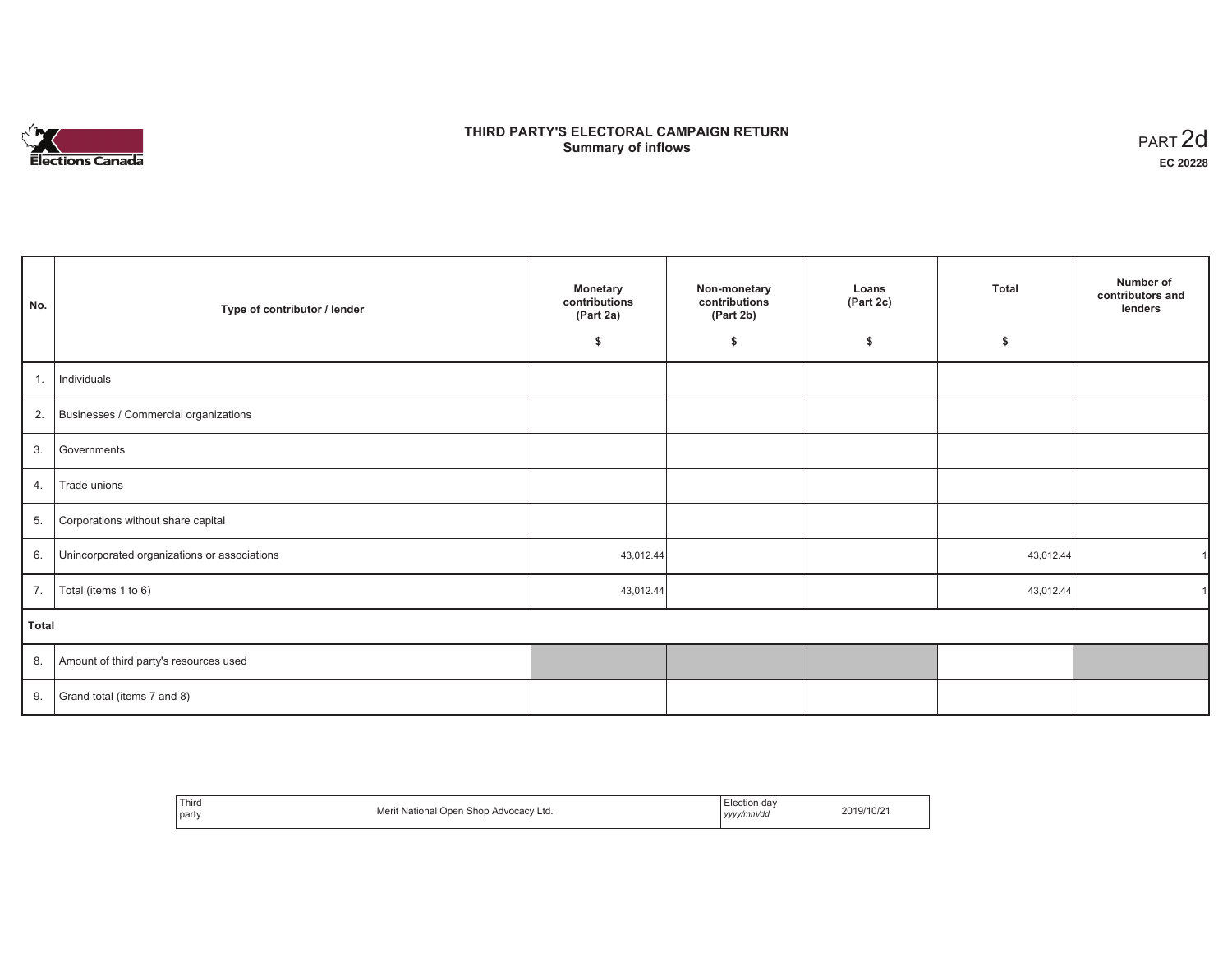

# **THIRD PARTY'S ELECTORAL CAMPAIGN RETURN Statement of expenses incurred for regulated activities that take place during the pre-election period**  *(Only applicable to a fixed-date general election)*

For a list of expense types, expense categories and expense subcategories, refer to Annex II in the Instructions.

| No. | Date<br>incurred<br>yyyy/mm/dd | <b>ED Code</b><br>$($ if applicable $)$ | Supplier | <b>Expense type</b> | Expense<br>category | Expense<br>subcategory | <b>Starting date</b><br>of activity,<br>advertisement<br>or survey<br>yyyy/mm/dd | Ending date<br>of activity,<br>advertisement<br>or survey<br>yyyy/mm/dd | Place of activity or<br>advertisement        | <b>Expense amount</b><br>\$ |
|-----|--------------------------------|-----------------------------------------|----------|---------------------|---------------------|------------------------|----------------------------------------------------------------------------------|-------------------------------------------------------------------------|----------------------------------------------|-----------------------------|
|     |                                |                                         |          |                     |                     |                        |                                                                                  |                                                                         |                                              |                             |
|     |                                |                                         |          |                     |                     |                        |                                                                                  |                                                                         |                                              |                             |
|     |                                |                                         |          |                     |                     |                        |                                                                                  |                                                                         |                                              |                             |
|     |                                |                                         |          |                     |                     |                        |                                                                                  |                                                                         |                                              |                             |
|     |                                |                                         |          |                     |                     |                        |                                                                                  |                                                                         |                                              |                             |
|     |                                |                                         |          |                     |                     |                        |                                                                                  |                                                                         |                                              |                             |
|     |                                |                                         |          |                     |                     |                        |                                                                                  |                                                                         |                                              |                             |
|     |                                |                                         |          |                     |                     |                        |                                                                                  |                                                                         |                                              |                             |
|     |                                |                                         |          |                     |                     |                        |                                                                                  |                                                                         |                                              |                             |
|     |                                |                                         |          |                     |                     |                        |                                                                                  |                                                                         |                                              |                             |
|     |                                |                                         |          |                     |                     |                        |                                                                                  |                                                                         |                                              |                             |
|     |                                |                                         |          |                     |                     |                        |                                                                                  |                                                                         |                                              |                             |
|     |                                |                                         |          |                     |                     |                        |                                                                                  |                                                                         |                                              |                             |
|     |                                |                                         |          |                     |                     |                        |                                                                                  |                                                                         |                                              |                             |
|     |                                |                                         |          |                     |                     |                        |                                                                                  |                                                                         |                                              |                             |
|     |                                |                                         |          |                     |                     |                        |                                                                                  |                                                                         |                                              |                             |
|     |                                |                                         |          |                     |                     |                        |                                                                                  |                                                                         |                                              |                             |
|     |                                |                                         |          |                     |                     |                        |                                                                                  |                                                                         | Totals carried forward from previous page \$ |                             |
|     |                                |                                         |          |                     |                     |                        |                                                                                  |                                                                         | Total \$                                     |                             |

| Third<br>party | I Open Shop Advocacy Ltd. | Election day<br>.<br>yyyynmwuu | 2019/10/2 | Page |  |
|----------------|---------------------------|--------------------------------|-----------|------|--|
|----------------|---------------------------|--------------------------------|-----------|------|--|

 $_{\sf PART}$ 3a **EC 20228**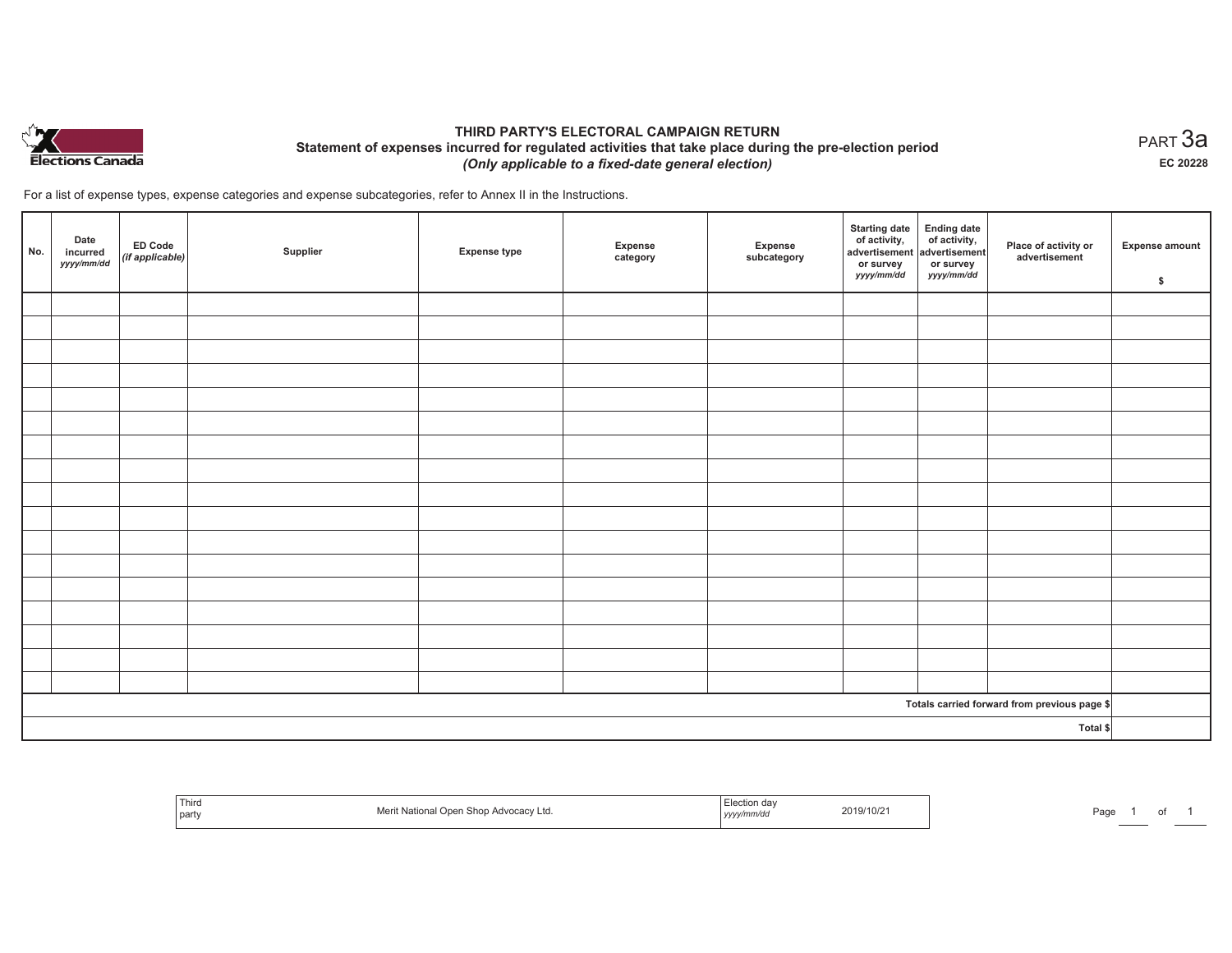

# **THIRD PARTY'S ELECTORAL CAMPAIGN RETURN Statement of expenses incurred for regulated activities that take place during the election period**<br>PART  $3\mathsf{b}$

**EC 20228**

of 1

For a list of expense types, expense categories and expense subcategories, refer to Annex II in the Instructions.

| No.            | Date<br>incurred<br>yyyy/mm/dd | ED Code<br>(if applicable) | Supplier   | <b>Expense type</b>         | Expense<br>category | Expense<br>subcategory | <b>Starting date</b><br>of activity,<br>advertisement<br>or survey | <b>Ending date</b><br>of activity,<br>advertisement<br>or survey | Place of activity or<br>advertisement        | <b>Expense amount</b> |
|----------------|--------------------------------|----------------------------|------------|-----------------------------|---------------------|------------------------|--------------------------------------------------------------------|------------------------------------------------------------------|----------------------------------------------|-----------------------|
|                |                                |                            |            |                             |                     |                        | yyyy/mm/dd                                                         | yyyy/mm/dd                                                       |                                              | \$                    |
|                | 2019/09/25                     |                            | AM/FM Inc. | <b>Election Advertising</b> | Advertising         | Design and Development | 2019/09/25                                                         | 2019/10/19                                                       | National                                     | 13,507.44             |
| $\overline{2}$ | 2019/09/25                     |                            | AM/FM Inc. | <b>Election Advertising</b> | Advertising         | Content Boosting       | 2019/09/25                                                         | 2019/10/19                                                       | National                                     | 26,250.00             |
| 3              | 2019/09/25                     |                            | AM/FM Inc. | Election Advertising        | Advertising         | Social Media           | 2019/09/25                                                         | 2019/10/19                                                       | National                                     | 3,202.50              |
| $\overline{4}$ | 2019/10/02                     |                            | AM/FM Inc. | <b>Election Advertising</b> | Advertising         | Social Media           | 2019/10/01                                                         | 2019/10/19                                                       | National                                     | 52.50                 |
|                |                                |                            |            |                             |                     |                        |                                                                    |                                                                  |                                              |                       |
|                |                                |                            |            |                             |                     |                        |                                                                    |                                                                  |                                              |                       |
|                |                                |                            |            |                             |                     |                        |                                                                    |                                                                  |                                              |                       |
|                |                                |                            |            |                             |                     |                        |                                                                    |                                                                  |                                              |                       |
|                |                                |                            |            |                             |                     |                        |                                                                    |                                                                  |                                              |                       |
|                |                                |                            |            |                             |                     |                        |                                                                    |                                                                  |                                              |                       |
|                |                                |                            |            |                             |                     |                        |                                                                    |                                                                  |                                              |                       |
|                |                                |                            |            |                             |                     |                        |                                                                    |                                                                  |                                              |                       |
|                |                                |                            |            |                             |                     |                        |                                                                    |                                                                  |                                              |                       |
|                |                                |                            |            |                             |                     |                        |                                                                    |                                                                  |                                              |                       |
|                |                                |                            |            |                             |                     |                        |                                                                    |                                                                  |                                              |                       |
|                |                                |                            |            |                             |                     |                        |                                                                    |                                                                  |                                              |                       |
|                |                                |                            |            |                             |                     |                        |                                                                    |                                                                  |                                              |                       |
|                |                                |                            |            |                             |                     |                        |                                                                    |                                                                  | Totals carried forward from previous page \$ |                       |
|                |                                |                            |            |                             |                     |                        |                                                                    |                                                                  | Total \$                                     | 43,012.44             |

| Third<br>Advocacy Ltd<br>----------<br>  party<br>,,,,,<br>™ | 11 I V U (<br>. <i>.</i> . | 2019/10/21<br>Page |
|--------------------------------------------------------------|----------------------------|--------------------|
|--------------------------------------------------------------|----------------------------|--------------------|